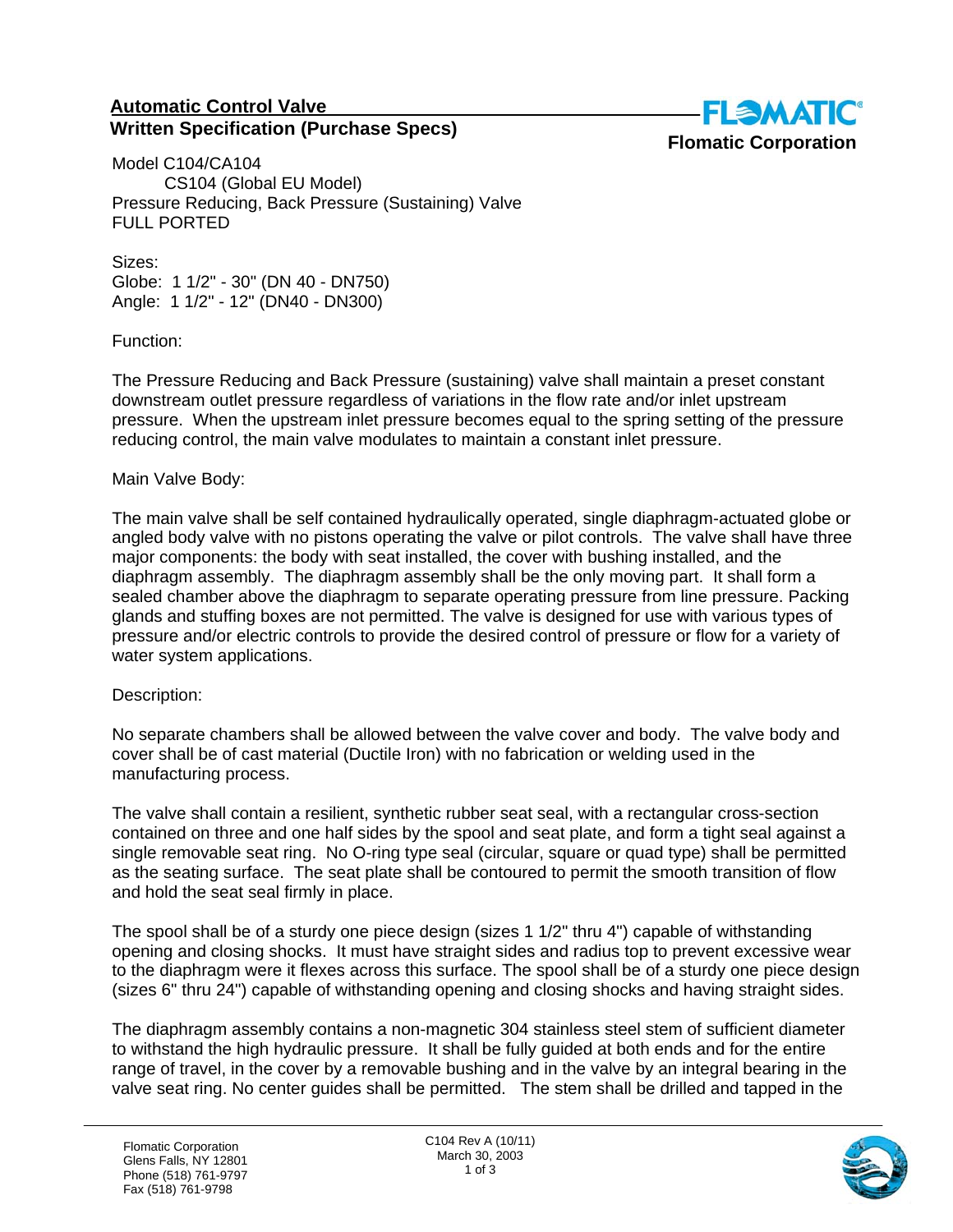

cover end to receive and affix such accessories as may be necessary. The diaphragm assembly shall be the only moving part and shall form a sealed power chamber in the upper portion of the valve, separating operating pressure from line pressure. The non-wicking, flexible, FDA approved diaphragm shall consist of nylon fabric bonded with synthetic rubber compatible with the operating fluid. The diaphragm must withstand a Mullins Burst Test of a minimum 600 psi per layer of nylon fabric. It shall be tested 100,000 times to insure longevity. The diaphragm shall be fully supported in the valve body and cover by machined surfaces with radius edges to prevent excessive wear as the diaphragm flexes. The support must be no less than one-half of the total surface area of the diaphragm in either the fully open or fully closed position.

The seat ring with integral bearing shall be a one-piece solid design and shall have a minimum of a 4° taper on the seating surface for a positive drip-tight shut off. The seat ring in 4" and smaller size valves shall be threaded into the body. The valve seat ring in 6" and larger sizes shall be retained by hex head bolts for ease of maintenance. The lower bearing of the valve stem shall be contained concentrically within the seat ring and be exposed to the flow on all sides to avoid deposits. Locating the valve body and cover shall be by a machined locating lip to insure proper alignment of the valve stem. Pinning of the cover to the valve body shall not be permitted.

All necessary repairs and/or modifications other than replacement of the main valve body shall be made possible without removing the valve from the pipeline. The valve manufacturer shall warrant the valve to be free of defects in material and workmanship for a one year period from date of shipment, provided the valve is installed and used in accordance with all applicable instructions.

The valve manufacturer shall be able to supply a complete line of equipment from 1-1/2" through 30" sizes and a complete selection of complementary equipment. The valve manufacturer shall also provide a cavitation chart which shows flow rate, differential pressure, percentage of valve opening, Cv factor, system velocity and if there will be cavitation damage.

Material Specification

Valve size: Main Valve Body and Cover: Main Valve Trim: Connection: Pressure Rating: Temperature Range: Rubber Material: Coating: Desired Options: